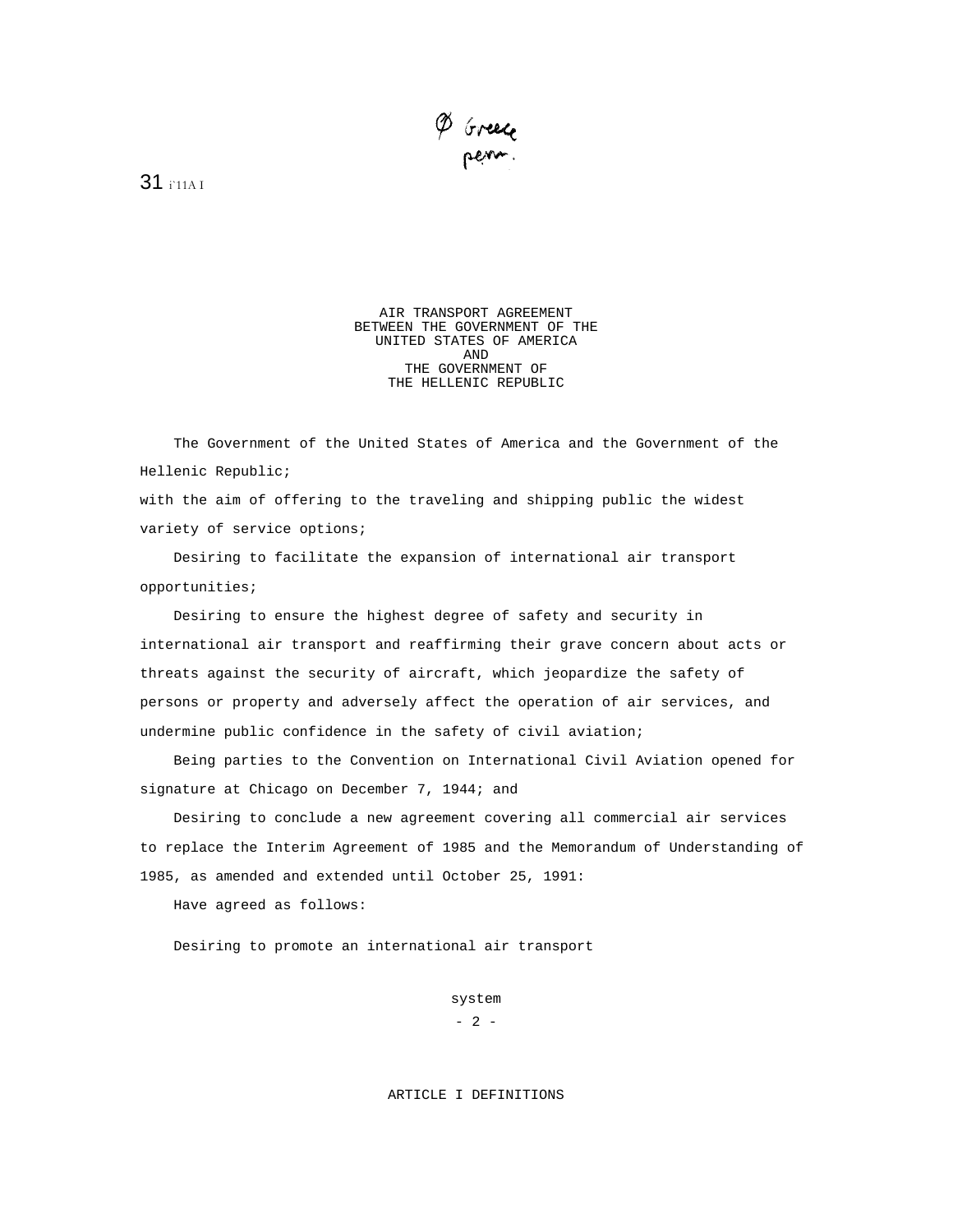For the purposes of this Agreement, unless otherwise stated, the term:

(a) "Aeronautical authorities" means, in the case of the United States, the Department of Transportation or its successor agency, and in the case of the Hellenic Republic, the Civil Aviation Authority or its successor agency;

(b) "Agreement" means this Agreement, its Annex, and any amendments thereto;

(c) "Air Services" means any operation performed by aircraft for the public carriage of traffic in passengers, baggage, cargo and mail, separately or in combination for remuneration or hire;

- (d) "Convention" means the Convention on International Article 94(A) of the Convention and has been ratified by both Parties, and
- (ii) any *Annex* or any amendment thereto adopted under Article 90 of the Convention, insofar as such Annex or amendment is at any given time effective for both Parties;

(e) "Designated-airline" means an airline designated and authorized in accordance with Article 3 of this Agreement;

Civil Aviation, opened for signature at Chicago on 1944, and includes: December 7,

(i)

any amendment which has entered into force under  $- 3 -$ 

(f) "Price" means any fare, rate or charge for the carriage of passengers (and their baggage) and/or cargo (excluding mail) in air services charged by airlines, including their agents, and the conditions governing the availability of such fare, rate or charge.

(g) "Match" means the right to establish at any time, using expedited procedures, an identical or substantially similar price between the same points, on a direct, on line or interline basis, notwithstanding differences in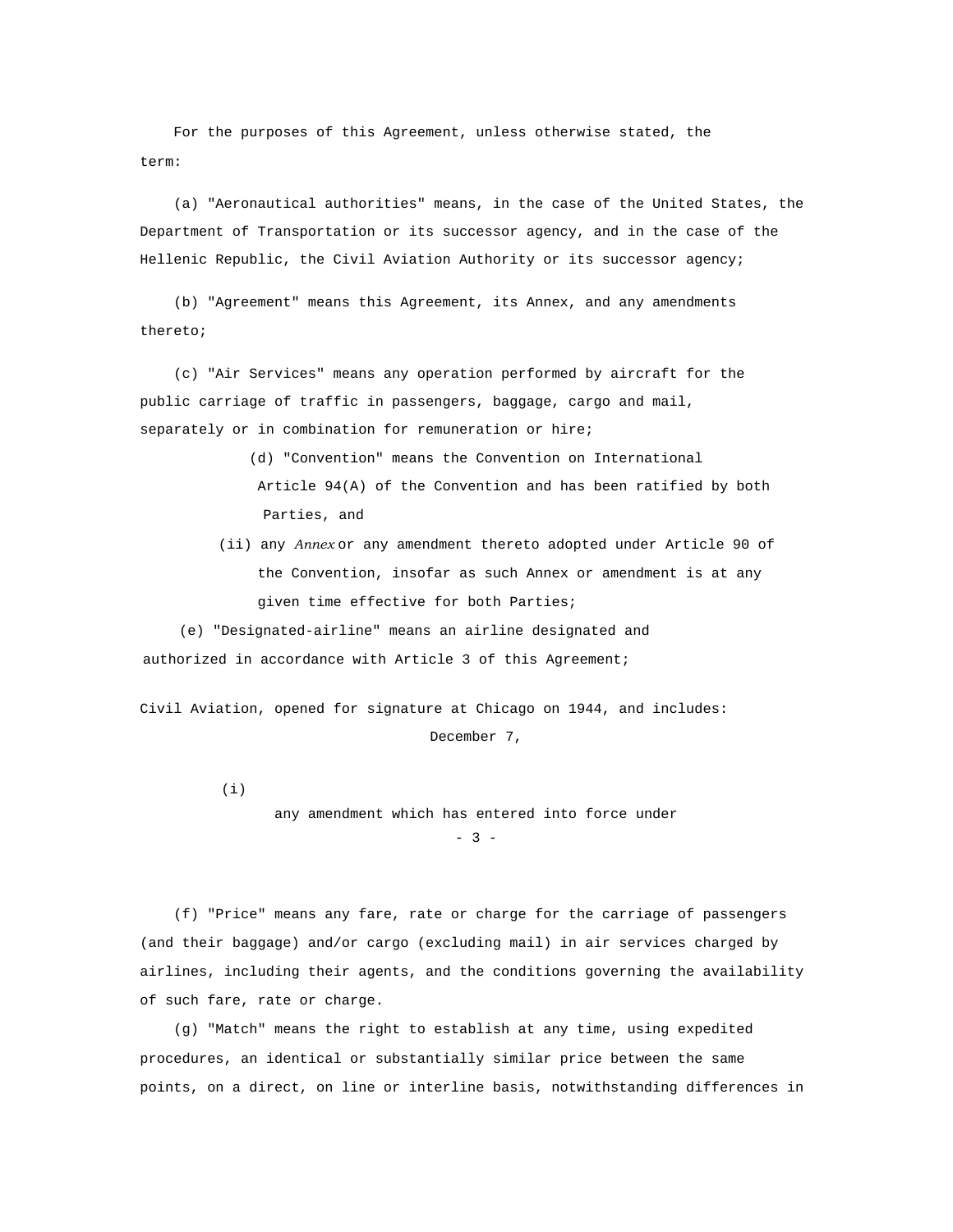operational conditions relating to airports, routing, distance, timing, connections, aircraft type, aircraft configuration or change of aircraft.

(h) "International air services" means air services which pass through the air space over the territory of more than one State;

(i) "Stop for non-traffic purposes" means a landing for any purpose other than taking on or discharging passengers, baggage, cargo and/or mail in air services;

(j) "Territory" means the land areas under the sovereignty, jurisdiction, protection, or trusteeship of a Party, and the territorial waters adjacent thereto;

(k) "User charge" means a charge

provision of airport, air navigation or aviation security property, or facilities; and

made to airlines for the

- 4 -

(1) "Full economic costs" means the direct cost of providing service plus a reasonable charge for administrative overhead.

#### ARTICLE II GRANT OF RIGHTS

(1) Each Party grants to the other Party the following rights for the conduct of international air services by the airlines of the other Party:

- (a) the right to fly across its territory without landing;
- (b) the right to make stops in its territory for non-traffic purposes;
- (c) the rights otherwise specified in this Agreement.
- (2) Nothing in paragraph (1) of this Article shall be deemed to grant the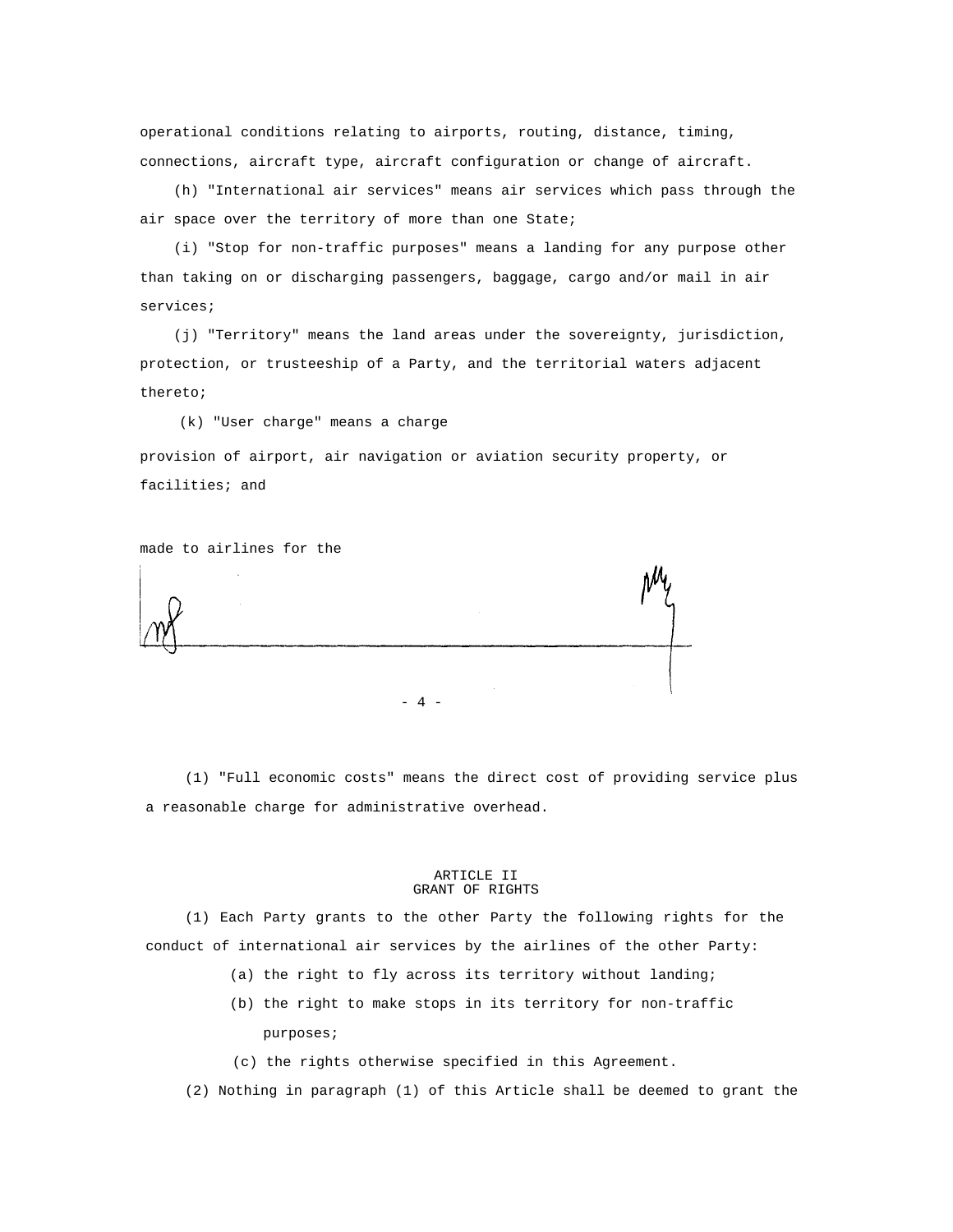right for one Party's airlines to participate in air services between points in the territory of that other Party.

# I (1)

# ARTICLE III DESIGNATION AND AUTHORIZATION

Each Party shall have the right to designate an airline or airlines to conduct international air services in accordance with this Agreement and to withdraw or alter such designations. Such designations shall be transmitted to the of er Party in writing through diplomatic channels, and shall

I

(.

 $- 5 -$ 

identify whether the airline is authorized to conduct the type of air services specified in the Annex.

(2) On receipt of such a designation, and of applications in the form and manner prescribed from the designated airline for operating authorizations and technical permissions, the other Party shall grant appropriate authorizations and permissions with minimum procedural delay, provided:

- (a) substantial ownership and effective control of that airline are vested in the Party designating the airline, nationals of that Party, or both;
- (b) the designated airline is qualified to meet the conditions prescribed under the laws and regulations normally applied to the operation of international air services by the Party considering the application or applications; and
- (c) the Party designating the airline is maintaining and administering the standards set forth in Article 6 (Safety) and Article 7 (Aviation Security).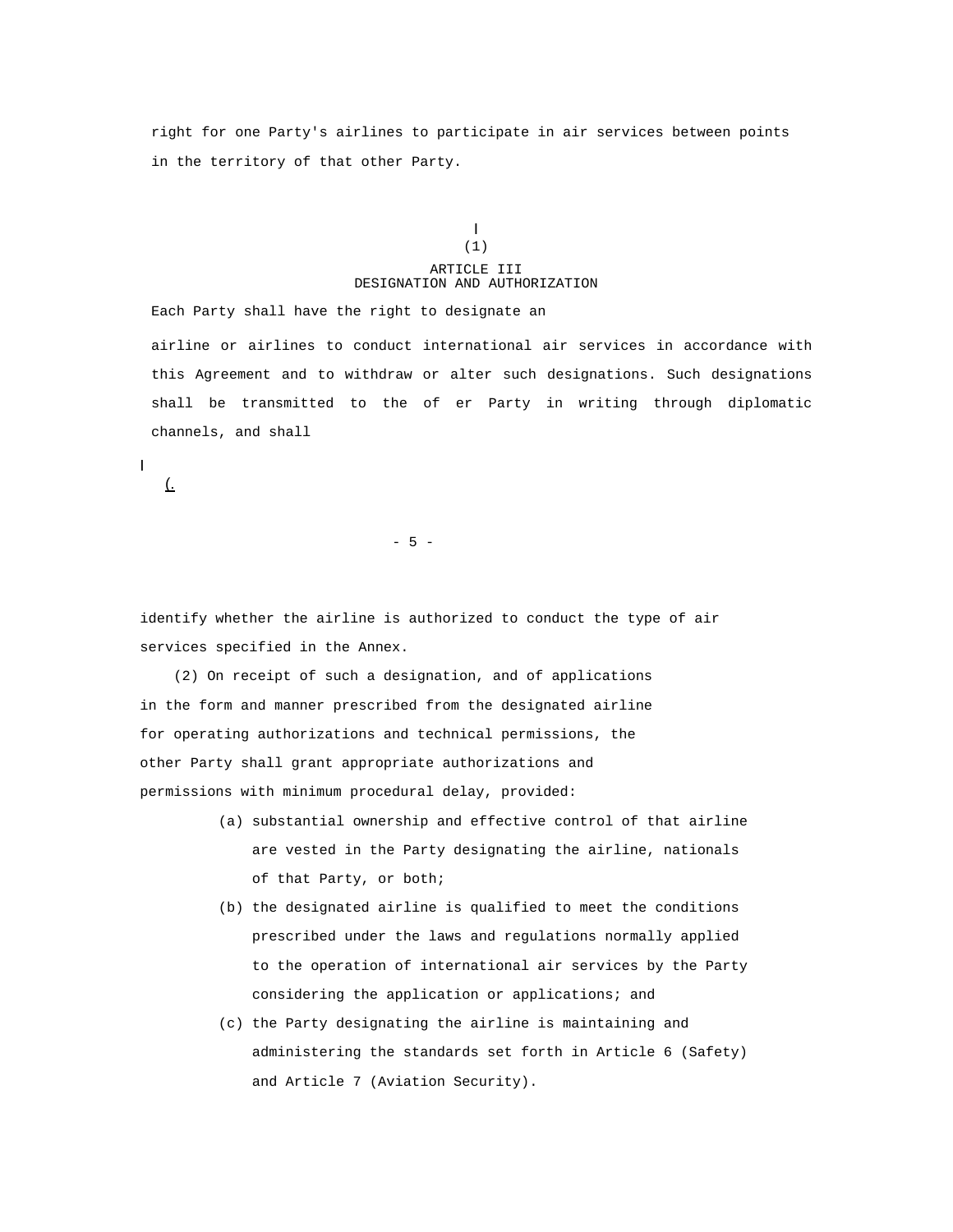# ARTICLE IV REVOCATION OF AUTHORIZATION

(1)

Each Party may revoke, suspend or limit the operating authorizations or technical permissions of an airline designated by the other Party where:

 $- 6 -$ 

- (a) substantial ownership and effective control of that airline are not vested in the other Party, the other Party's nationals, or both;
- (b) that airline has failed to comply with the and regulations referred to in Article 5 (Application of Laws) of this Agreement; or
- (c) the other Party is not maintaining and administering the standards as set forth in Article 6 (Safety).

(2) Unless immediate action is essential to prevent further noncompliance with subparagraphs  $(1)(b)$  or  $(1)(c)$  of this Article, the rights established by this Article shall be exercised only after consultation with the other Party.

(3) This Article does not limit the rights of either Party to suspend, limit or condition air services in accordance with the provisions of Article 7 (Aviation Security).

# ARTICLE V APPLICATION OF LAWS

(1) While entering, within or leaving the territory of one Party, its laws and regulations relating to the operation and navigation of aircraft shall be complied with by the other Party's airlines.

(2) While entering, within or leaving the territory of one Party, its laws and regulations relating to the admission to or departure from its territory of passengers, crew or cargo on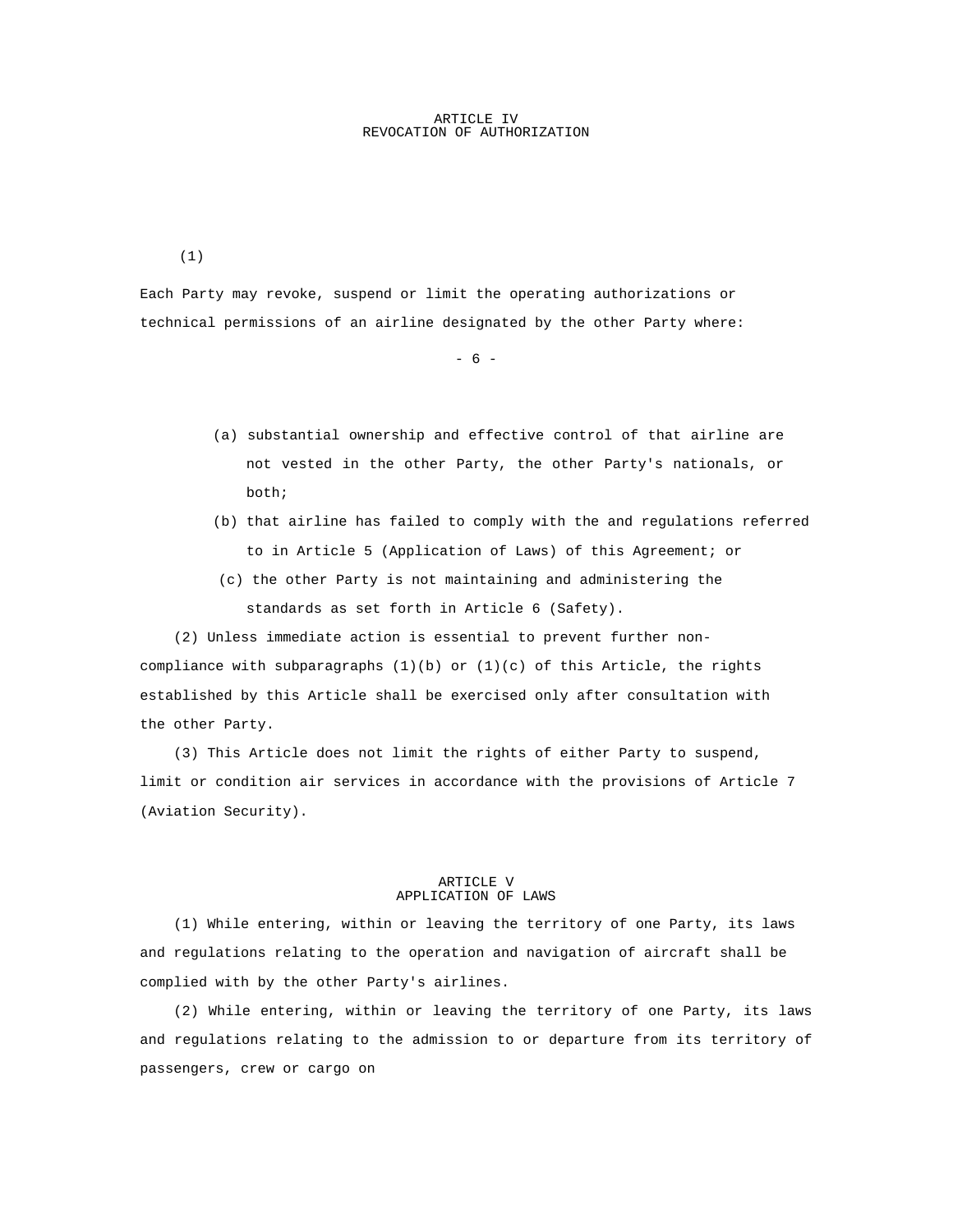aircraft (including regulations relating to entry, clearance, aviation security, immigration, passports, customs and quarantine or, in the case of mail, postal regulations) shall be complied with by or on behalf of such passengers, crew or cargo of the other Party's airlines.

 $- 7 -$ 

#### ARTICLE VI SAFETY

(1) Each Party shall recognize as valid, for the purpose of operating the air services provided for in this Agreement, certificates of airworthiness, certificates of competency, and licenses issued or validated by the other Party and still in force, provided that the requirements for such certificates or licenses at least equal the minimum standards which may be established pursuant to the Convention. Each Party may, however, refuse to recognize as valid for the purpose of flight above its own territory, certificates of competency and licenses granted to or validated for its own nationals by the other Party.

(2) Each Party may request consultations concerning the safety standards maintained by the other Party relating to aeronautical facilities, aircrew, aircraft, and operation of the designated airlines. If, following such consultations, one Party finds that the other Party does not effectively maintain and administer safety standards and-requirements in these areas t t at least equal the minimum standards which may be

I

t4 s

- 8 -

established pursuant to the Convention, the other Party shall be notified of such findings and the steps considered necessary to conform with these minimum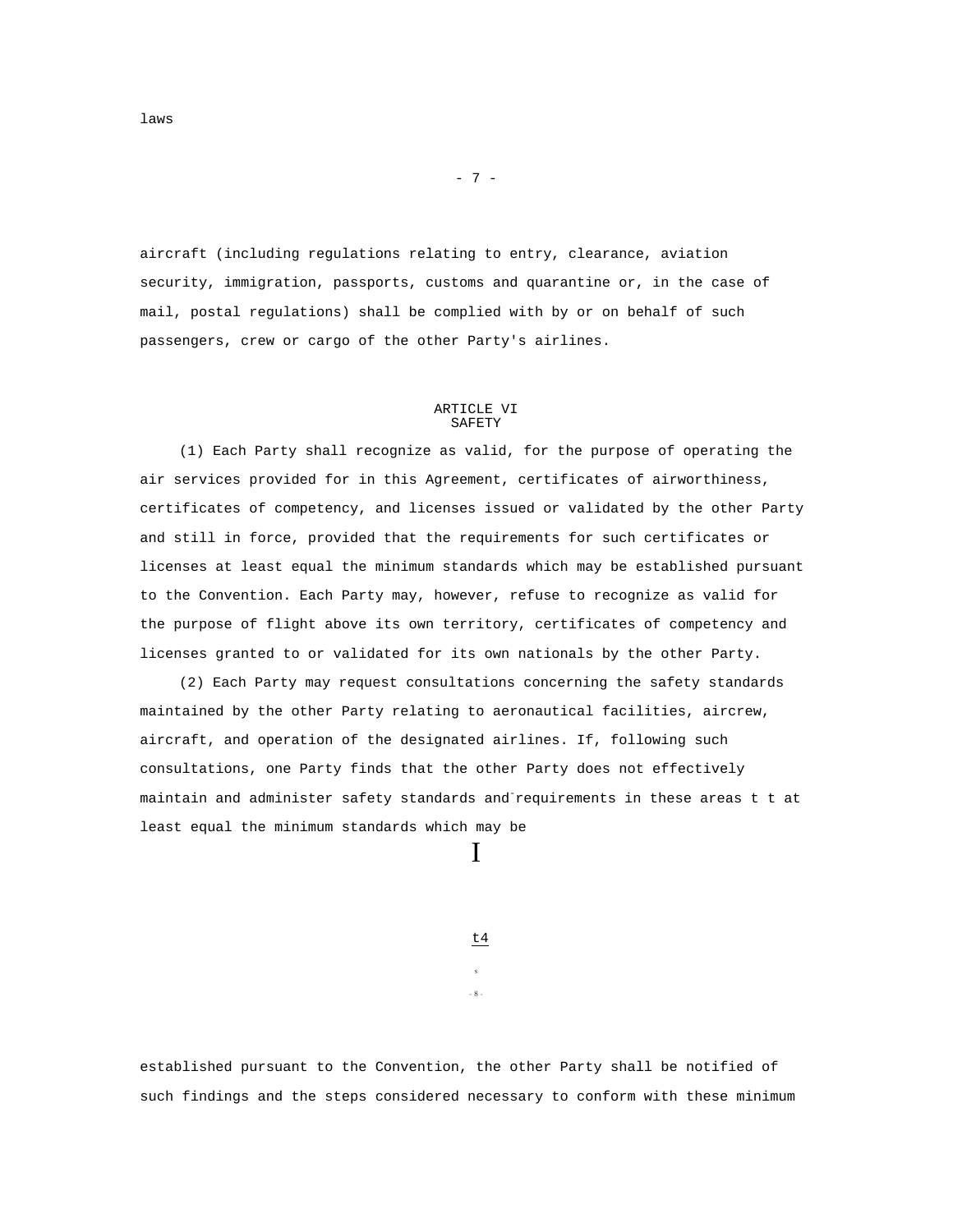standards; and the other Party shall take appropriate corrective action. Each Party reserves the right to withhold, revoke or limit the operating authorization or technical permission of an airline or airlines designated by the other Party in the event the other Party does not take such appropriate action within a reasonable time.

## ARTICLE VII AVIATION SECURITY

(1) In accordance with their rights and obligations under international law, the Parties reaffirm that their obligation to protect, in their mutual relationship, the security of civil

aviation against acts of unlawful interference forms integral part of this Agreement.

(2) The Parties shall provide upon request all necessary assistance to each other to prevent acts of unlawful seizure aircraft and other unlawful acts against the safety of passengers, crew, aircraft, airports and air navigation facilities and any other threat to aviation security.

(3) The Parties shall act in conformity with the provisions of the Convention on offenses and Certain Other Acts Committed on Board Aircraft, signed at Tokyo on 14 September 1963, the Convention for the Suppression of Unlawful Seizure of Aircraft, signed at The Hague on 16 December 1970 and the an

of



Convention for the Suppression of Unlawful Acts Against the Safety of Civil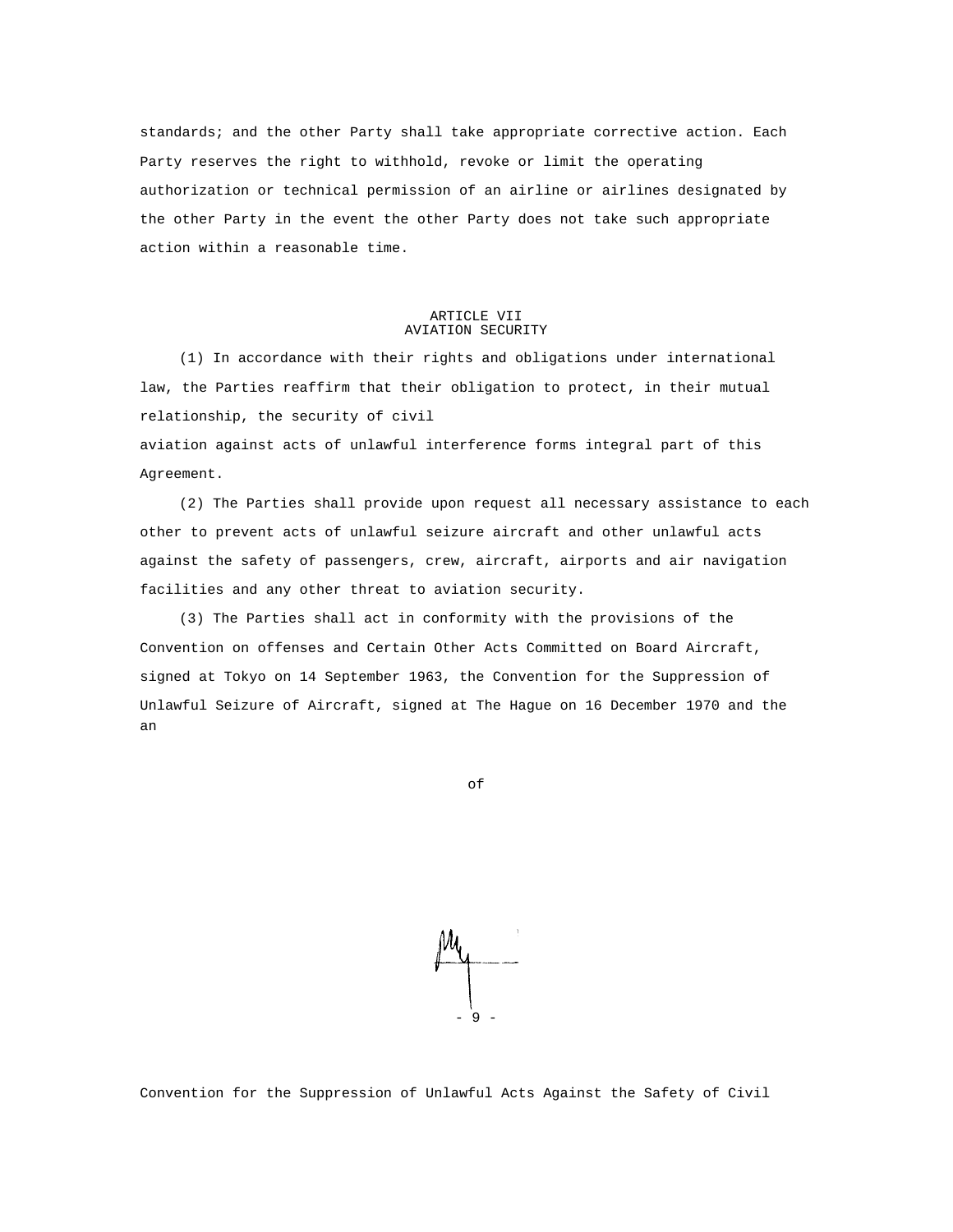Aviation, signed at Montreal on 23 September 1971.

(4) The Parties shall, in their mutual relations, act in conformity with the aviation security standards and, so far as they are applied by them, the recommended practices established by the International Civil Aviation organization and designated as Annexes to the Convention on International Civil Aviation; they shall require that operators of aircraft of their registry or operators who have their principal place of business or permanent residence in their territory and that operators of airports in their territory act in conformity with such aviation security provisions. In this paragraph, the reference to aviation security standards includes any difference notified by the Party concerned. Each Party shall give advance information to the other Party of its intention to notify any difference relating to such standards.

(5) Each Party agrees that its airlines are required to observe the security provisions referred to in paragraph (4), and those required by the other Party for entrance into, departure from, or while within the territory of that other Party. Each Party shall ensure that effective measures are taken within its territory to protect aircraft, to screen passengers and their carryon items, and to carry out appropriate checks on crew, cargo and aircraft stores prior to and during boarding or loading. Each Party shall also act

positively upon any request from the other Party for reasonable special security measures to meet a particular threat.

(6) When an incident or threat of an incident of unlawful seizure of aircraft or other unlawful acts against the safety of passengers, crew, aircraft, airports and air navigation facilities occurs, the Parties shall assist each other by facilitating communications intended to terminate rapidly and safely such incident or threat thereof.

(7) When a Party has reasonable grounds to believe that the other Party or the other Party's airlines have departed from the aviation security provisions of this Article, the aeronautical authorities of that Party may request immediate consultations with aeronautical authorities of the other

Party. Failure to days from the date constitute grounds reach a satisfactory agreement within 30 of such request for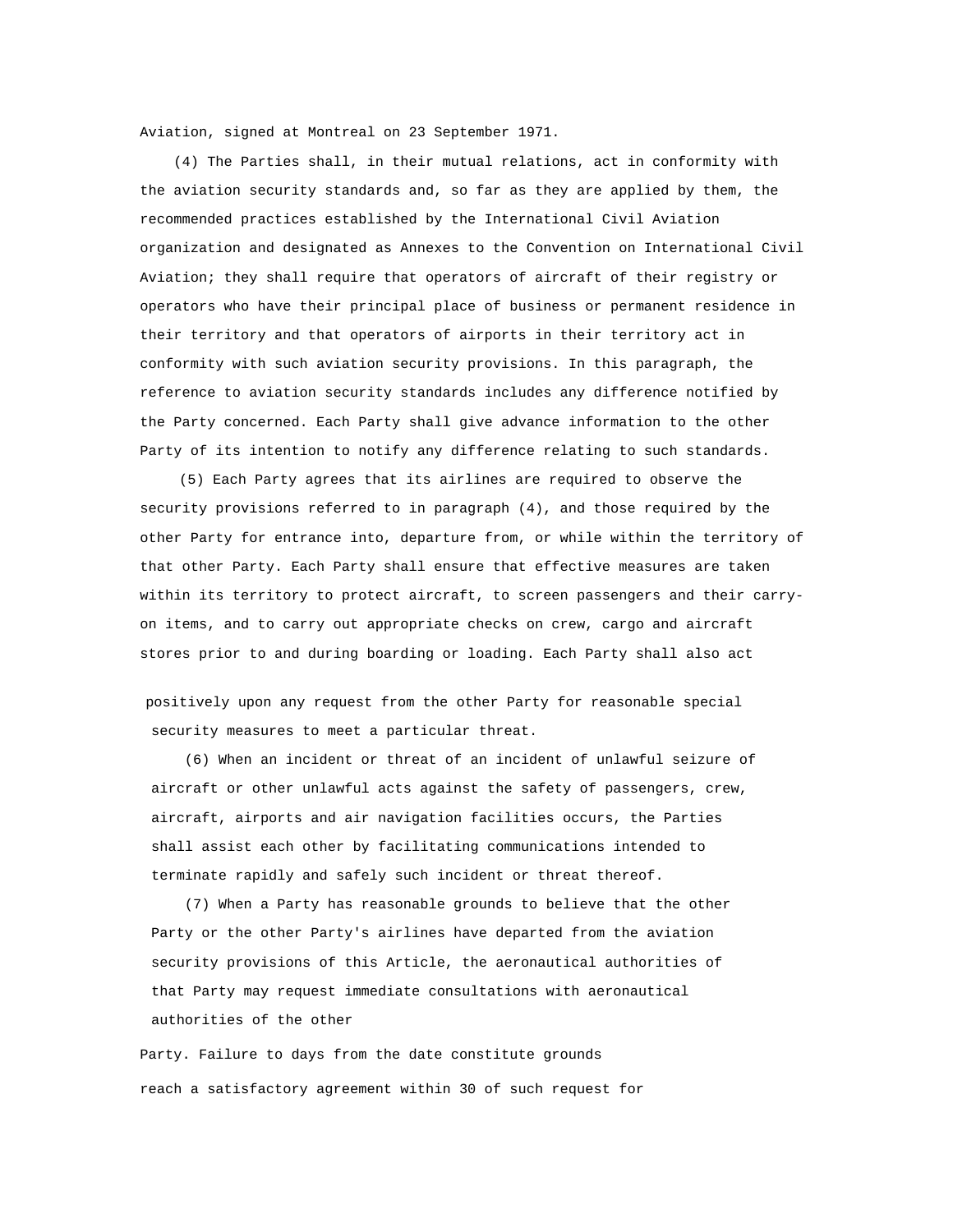consultations will

#### for a

impose conditions on the permission of an airline required by an emergency taken in accordance with

decision to withhold, revoke, limit or operating authorization or technical or airlines of the other Party. When

# involving

extraordinary threat to the safety aircraft, a Party may take interim the threat prior to the expiration an immediate and

of passengers, crew, or appropriate action to meet of 30 days. Any action this paragraph shall be discontinued

upon compliance with the provisions of this Article.

# ARTICLE VIII COMMERCIAL OPPORTUNITIES

(1) The airlines of one Party may establish offices in the territory of the other Party for promotion and sale of air services.

(2) The designated airlines of one Party may, in accordance with the laws and regulations of the other Party relating to entry, residence and employment, bring in and

technical, operational and other specialist staff required for the provision of air services.

(3) Each designated airline may perform its own ground-handling in the territory of the other Party ("self-handling"). In addition, each designated airline may, at its option, select among competing agents for such services in accordance with national or local law. These rights shall be subject only to physical constraints resulting from considerations of airport safety. Where such considerations

an equal basis to all airlines; charges shall be based on the costs of services provided; and such services shall be comparable to the kind and quality of services if self-handling were possible.

(4) Each designated airline may engage in the sale of air services in the territory of the other Party directly and, at the airline's discretion, through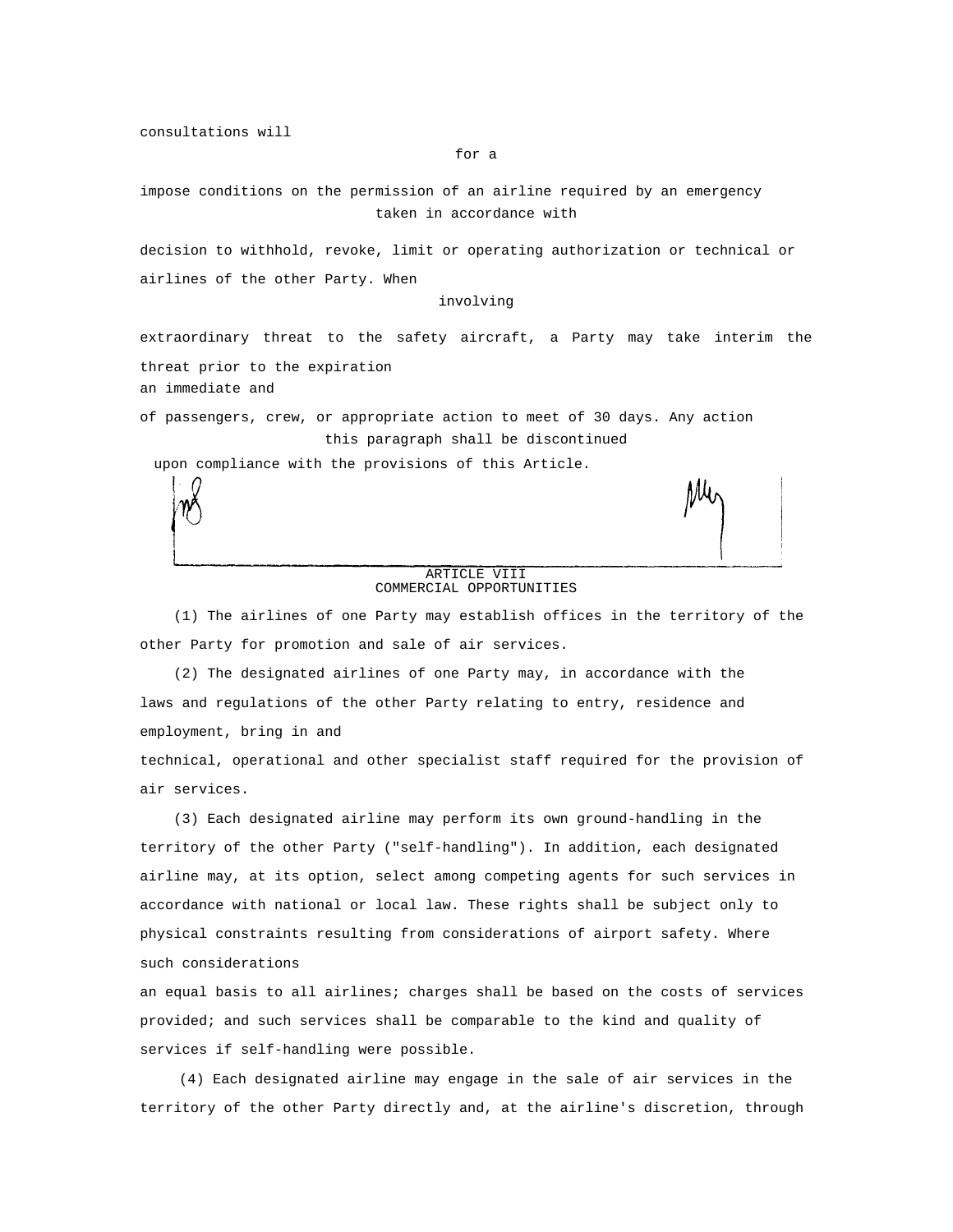its agents. Each airline may

maintain in the territory of the other Party managerial, sales, preclude self-handling, ground services

shall be available on

1

sell such transportation, and any person shall be free to purchase such transportation, in the currency of that territory or in freely convertible currencies.

(5) Each designated airline may convert and remit to its country, on demand, local revenues in excess of sums locally disbursed. Conversion and remittance shall be permitted promptly without restrictions or taxation in respect thereof at the rate of exchange applicable to current transactions and remittance.

# ARTICLE IX CARGO AIR/SURFACE TRANSPORTATION

Notwithstanding any other provision of this Agreement or Annex, designated all-cargo or combination airlines of both Parties shall be permitted, in accordance with applicable laws and regulations, to employ in connection with international air services any surface transport for cargo to or from any points in the territories of the Parties or in third countries. Such surface transport shall include transport to and from all airports with customs facilities, and the transport of cargo in bond. Such cargo, whether moving by surface or by air, shall have access to airport customs processing and facilities. Airlines may elect to perform their own surface transportation or to provide it through arrangements with other surface carriers, in accordance with applicable laws, including surface transportation operated by other airlines and indirect

providers of cargo air transportation. Such intermodal cargo services may be offered at a single through price for the air and surface transportation combined, provided that shippers are not misled as to the facts concerning such transportation.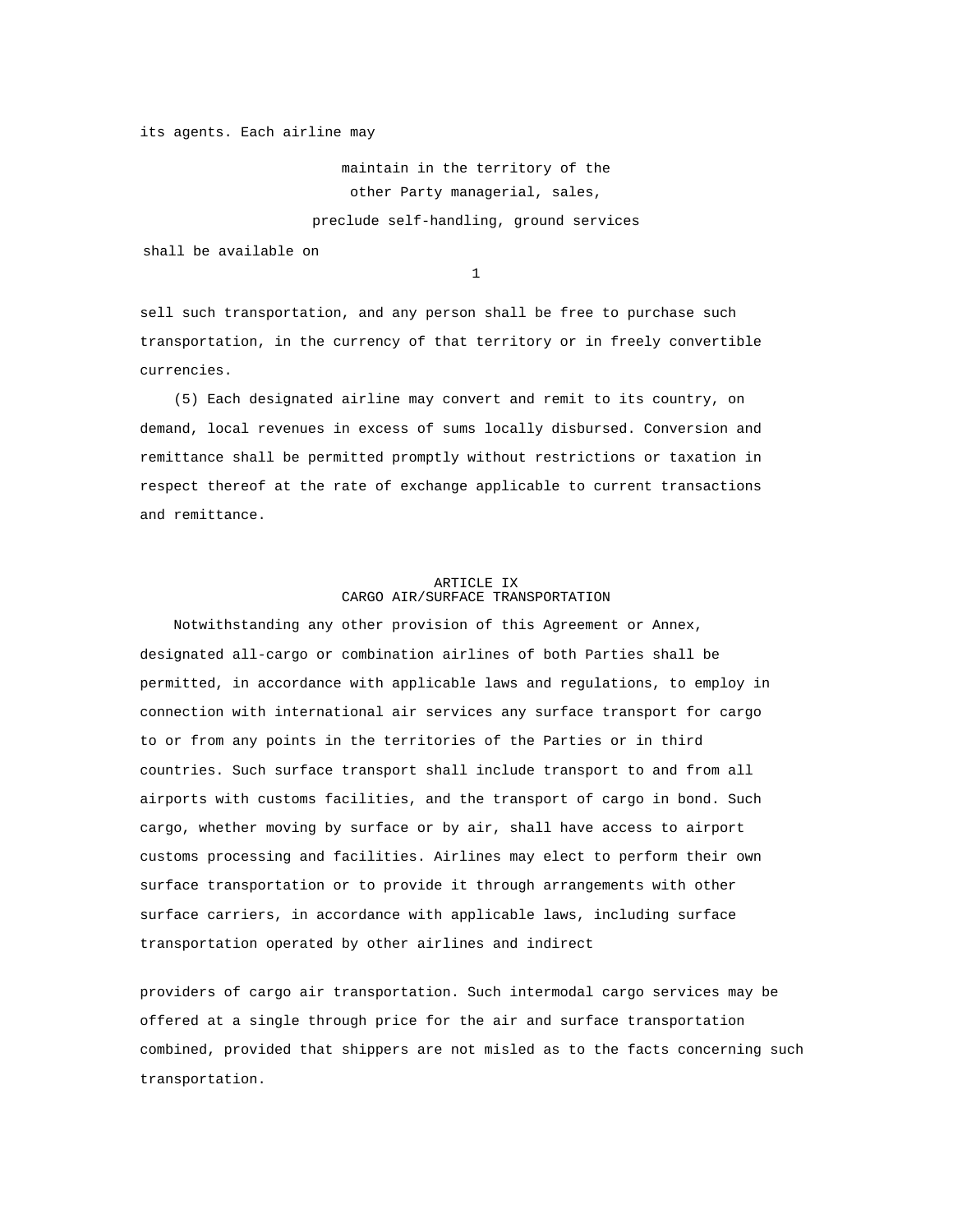#### ARTICLE X CUSTOMS DUTIES AND CHARGES

Each Party agrees to the exemptions as specified in this Article for the airlines of the other Party:

- (1) Reciprocal exemptions from economic import restrictions and limitations, as well as reciprocal exemptions from all national customs duties and other taxes, charges and fees imposed by the national authorities not based on the cost of services provided, shall be applicable to:
	- (a) Aircraft of the airlines of the other Party operated in international air services, and
	- (b) regular equipment, ground equipment, spare parts (including engines), fuel, lubricants, consumable technical supplies, aircraft stores (articles of a readily consumable nature destined for sale to or use by passengers during flight including but not limited to food, beverages and liquor, tobacco and other products), and other items intended for or used solely in connection with the operation or servicing of such aircraft referred to in subparagraph (a) of this

 $- 14 -$ 

paragraph, if such items are:

- (i) introduced into or supplied in the territory of the Party granting the exemption, for the operation or servicing of aircraft, whether or not such items are consumed wholly within that territory; or
- (ii) retained on board the aircraft from arrival in, until departure from, the territory of the Party granting the exemption whether or not such items are consumed wholly within that territory.

(2) Items referred to in subparagraphs (a) and (b) of paragraph (1) of this Article may be required to be kept under the supervision and control of the appropriate authorities

(3) The exemptions provided for by this Article shall also be available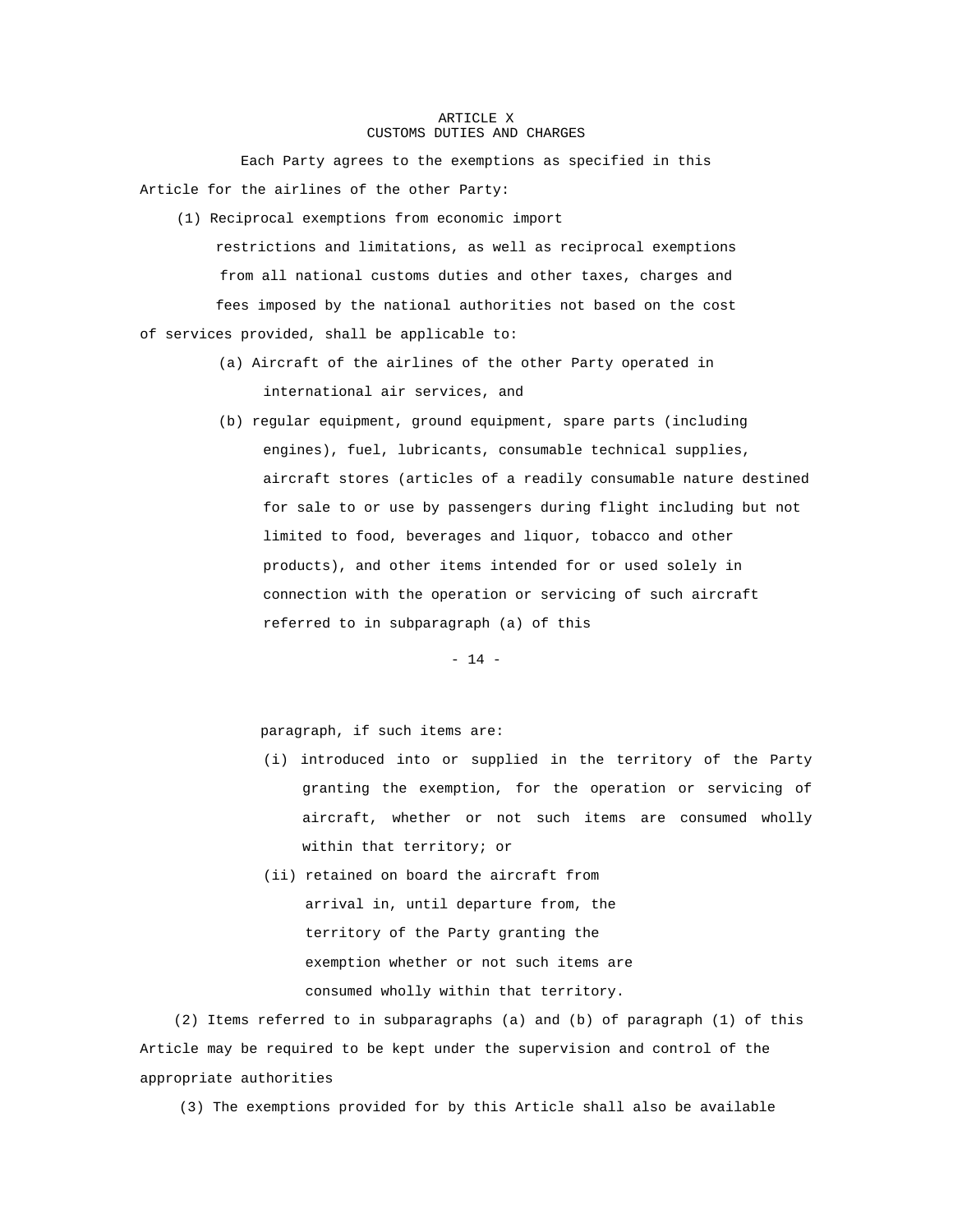where the airlines of one Party have contracted with another airline, which similarly enjoys such exemptions from the other Party, for the loan or transfer in the territory of the other Party of the items specified in paragraph (1) of this Article.

(1)

# ARTICLE XI USER CHARGES

User charges which may be imposed by the competent charging authorities or bodies of each Party on the airlines of the other Party shall be just, reasonable, non-discriminatory

and equitably apportioned among categories of users. In any event, user charges shall be assessed on all airlines of each Party on terms not less favorable than the most favorable terms available to any other airline.

(2) User charges imposed on the airlines of the other Party may reflect, but shall not exceed, an equitable portion of the full economic cost to the competent charging authorities of providing the appropriate airport, air navigation, and aviation security facilities and services, and in the case of airports, may provide for a reasonable rate of return, after depreciation. Facilities and services for which charges are made shall be provided on an efficient and economic basis. Reasonable notice shall be given prior to changes in user charges.

(3) Each Party shall encourage consultations between the competent charging authorities or bodies in its territory and airlines using the services and facilities, and shall encourage the competent charging authorities or bodies and the airlines to exchange such information as may be necessary for an accurate review of the reasonableness of the charges.

### ARTICLE XII FAIR COMPETITION

(1) Each Party shall allow a fair and equal opportunity for the designated airlines of both Parties to compete in the

 $t$  ernational air services covered by this Agreement.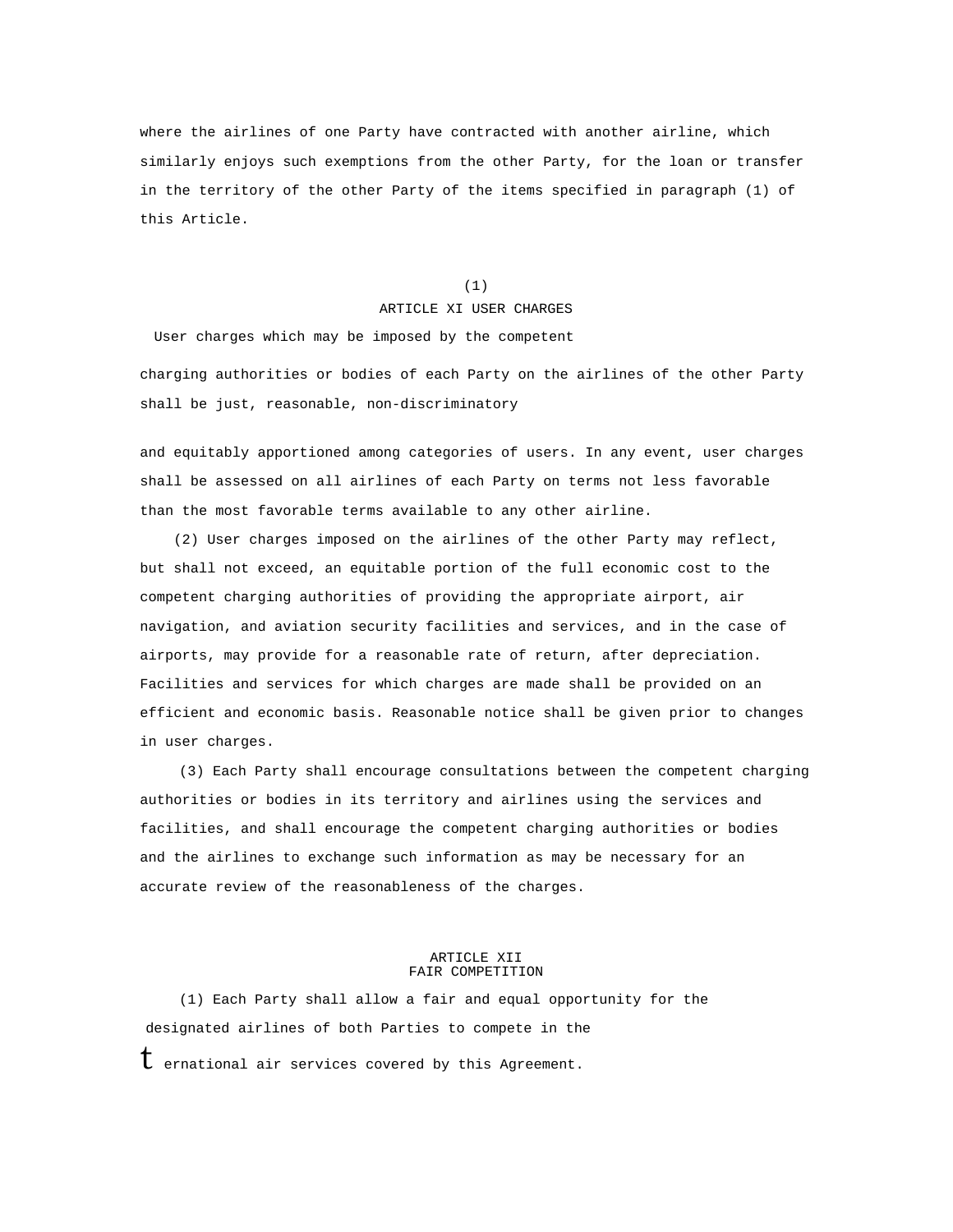(2) Each Party shall take all appropriate action within its jurisdiction to eliminate all forms of discrimination or unfair competitive practices adversely affecting the competitive position of the airlines of the other Party.

(3) Neither Party shall unilaterally limit the volume of traffic, frequency or regularity of service, or the aircraft type or types operated by the designated airlines of the other Party, except as may be required for customs, technical, operational or environmental reasons under uniform conditions consistent with Article 15 of the Convention.

(4) Neither Party shall require the filing of schedules, except as may be required on a non-discriminatory basis to enforce uniform conditions as foreseen by paragraph (3) of this Article. If a Party requires filings for information purposes, it shall minimize the administrative burdens of filing requirements and procedures on air services intermediaries and on designated airlines of the other Party.

(5) In the operation by the airlines of either Party of the air services described in the Agreement, the interest of the airlines of the other Party shall be taken into consideration so as not to affect unduly the services which the latter provide on all or part of the same routes.



(1) Criteria for Approval of Prices

- (a) The aeronautical authorities of each Party shall allow prices to be established by each designated airline taking due regard of all relevant factors including the interests of users, the cost of operation, characteristics of product, reasonable profit and other commercial considerations in the marketplace.
- (b) The aeronautical authorities shall give particular attention to prices which may be objectionable because they are unjustifiably discriminatory, excessively high or unjustifiably low.
- (2) Country of Origin Rule
	- (a) Each Party, in accordance with the procedures set forth in paragraph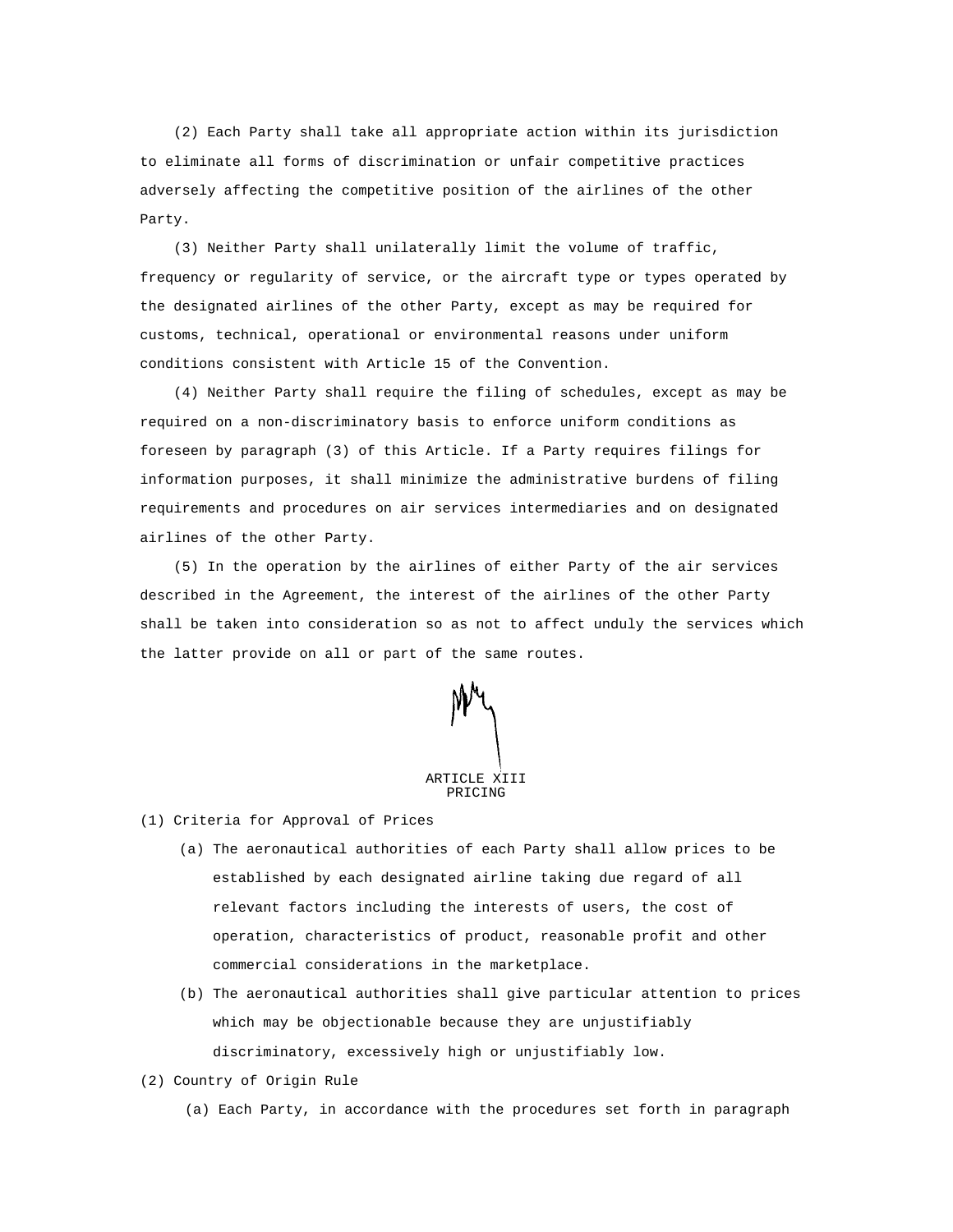(3), may issue a notice of disapproval for prices which do not meet the criteria set forth in paragraph (1) with respect to traffic between the territories of the Parties where the first point on the itinerary (as evidenced by the document authorizing transportation by air) is in its own territory.

(b) Neither Party shall take unilateral action to disapprove prices of any designated airline of

- 18 -

either Party with respect to traffic between the territories of the Parties where the first point on the itinerary (as evidenced by the document authorizing transportation by air) is in the territory of the other Party.

(3) Price Filing Procedures

J

- (a) Each Party may require filing with its Aeronautical Authorities of prices for carriage to or from its territory by designated airlines of both Parties. Filing by the designated airlines of both Parties may be required no more than 30 days prior to the proposed date of effectiveness. In individual cases, a Party may permit filing on shorter notice than it requires, upon formal request of a designated airline. If a Party authorizes an airline to implement a price on short notice, the price shall become effective on the proposed date for traffic originating in the territory of that Party. All price filings shall state that a comparable filing is being made with the aeronautical authorities of the other Party.
	- (b) If either Party believes that a price proposed by a designated airline of the other Party for international air services between the territories of the Parties, or by an airline of the other Party for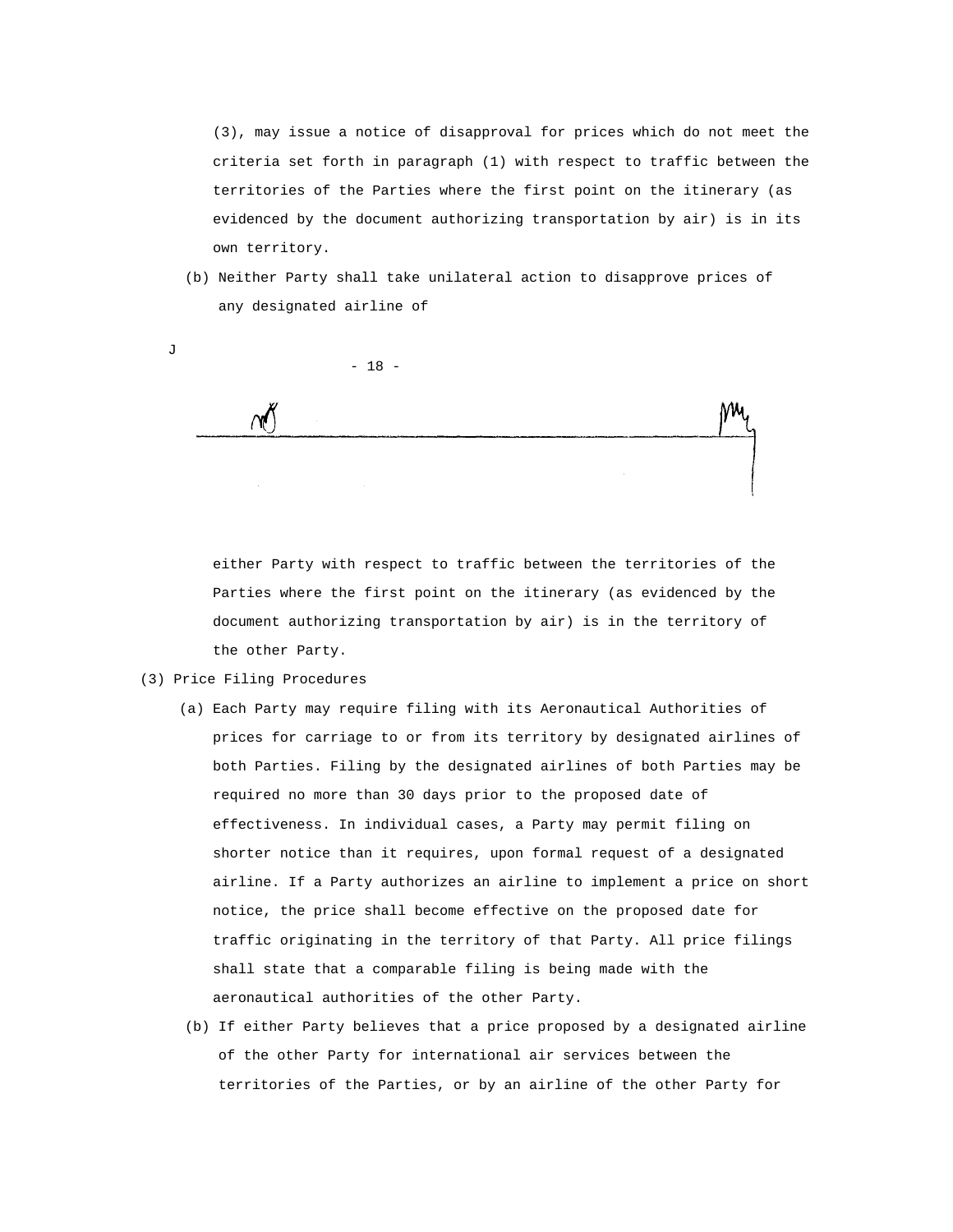# international air services

between the territory of the first Party and a third country, including in both cases transportation on an interline or intraline basis, is inconsistent with the considerations set forth in paragraph (1) of this Article, it shall notify the. other Party of the reasons for its dissatisfaction as soon as possible, but in no event later than 15 days after the filing date. Either Party may then request consultations, which shall be held as soon as possible, and in no event later than 15 days after receipt of a notice of dissatisfaction. The Parties shall cooperate in securing information necessary for reasoned resolution of the issue. If notification is not given as provided in this paragraph, the price shall be deemed to be approved and shall become effective on the proposed date.

(c) If the Parties reach agreement with respect to a price for which a notice of dissatisfaction has been given, each Party shall use its best efforts to put that agreement into effect. If a Party prevents a proposed price from becoming effective in accordance with the provisions of paragraphs (1) and 3(b), the comparable price previously in effect shall remain in effect.

 $- 20 -$ 

# (4) Matching

For carriage between the territories of the Parties, between the territory of one Party and a third country, the aeronautical authorities of each Party shall permit any airline of the other Party to match any price between the same points. Each Party shall also permit airlines of third countries to match prices for carriage between the territories of the Parties, subject to reciprocal treatment by the third country concerned.

# ARTICLE XIV CONSULTATIONS

Either Party may, at any time, request consultations relating to this Agreement. Such consultations shall begin at the earliest possible date, but not later than 60 days from the date the other Party receives the request unless otherwise agreed. Each Party shall prepare and present during such consultations relevant evidence in support of its position in order to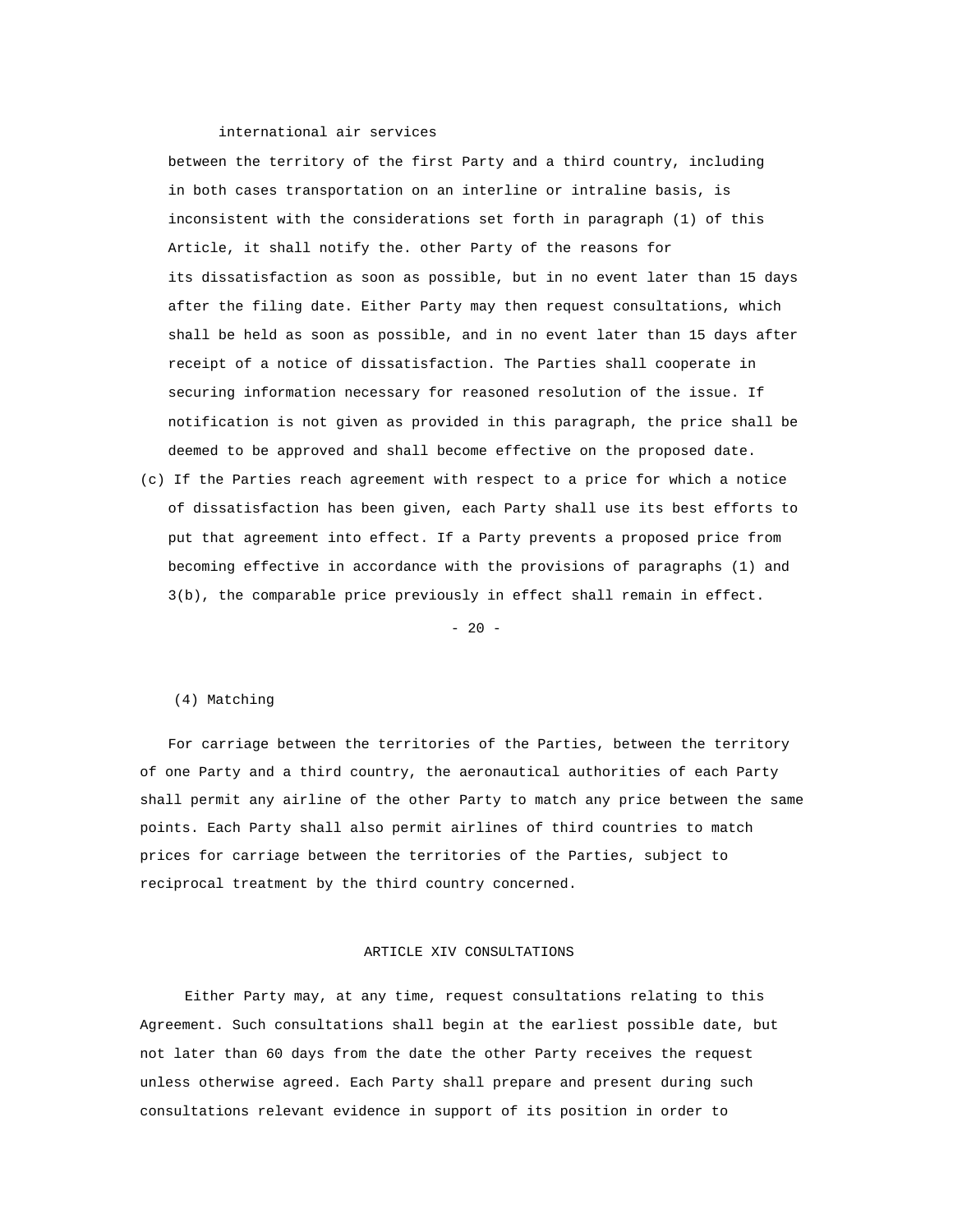facilitate informed, rational and economic decisions.

# ARTICLE XV SETTLEMENT OF DISPUTES

and

(1) Any dispute arising under this Agreement which is not resolved by a first round of formal consultations, except those which may arise under Paragraph 3 of Article 13 (Pricing), may be referred by agreement of the Parties for decision to some

person or body. If the Parties do not so agree, the dispute shall at the request of either Party be submitted to arbitration in accordance with the procedures set forth below.

(2) Arbitration shall be by a tribunal of three arbitrators to be constituted as follows:

(a)

(3)

Within 30 days after the receipt of a request for arbitration, each Party shall name one arbitrator. Within 60 days after these two arbitrators have been named, they shall by agreement appoint a third arbitrator, who shall act as President of the arbitral tribunal;

(b) If either Party fails to name an arbitrator, or if the third arbitrator is not appointed in accordance with subparagraph (a) of this paragraph, either Party may request the President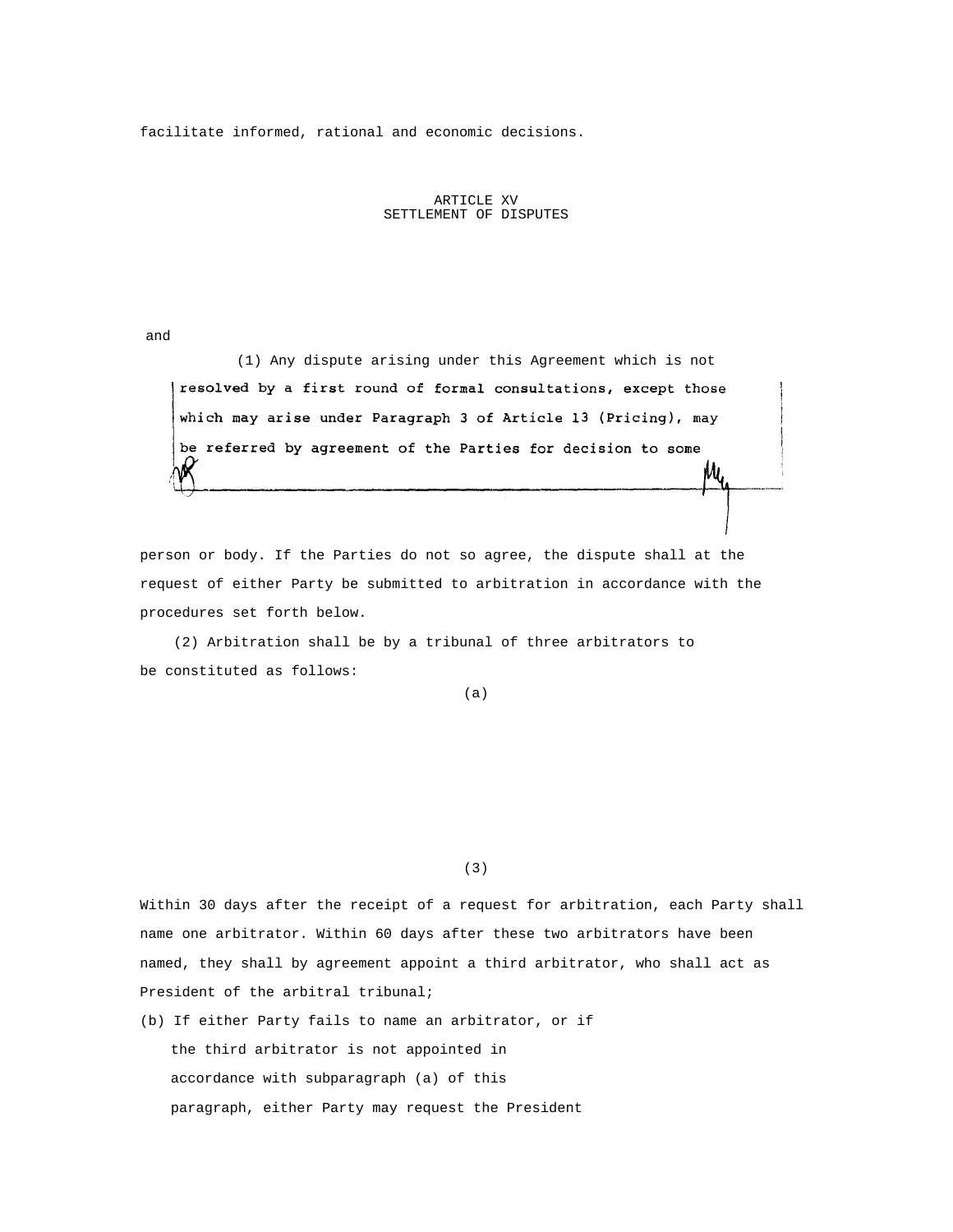of the International Civil Aviation Organization

Council to appoint the necessary arbitrator or arbitrators within 30 days. If the President of the Council is of the same nationality as one of the Parties, the most senior Vice President who is not disqualified on that ground shall make the appointment.

Except as otherwise agreed, the arbitral tribunal shall determine the limits of its jurisdiction in accordance with this Agreement and shall establish its own procedure. At t direction of the tribunal or at the request of either of

- 22 -

the Parties, a conference to determine the precise issues to be arbitrated and the specific procedures to be followed shall be held no later than 15 days after the tribunal is fully constituted.

(4) Except as otherwise agreed, each Party shall submit a memorandum within 45 days of the time the tribunal is fully constituted. Replies shall be due 60 days later. The tribunal shall hold a hearing at the request of either Party or at its discretion within 15 days after replies are due

(5) The tribunal shall attempt to render a written decision within 30 days after completion of the hearing or, if no hearing is held, after the date both replies are submitted. The decision of the majority of the tribunal shall prevail.

(6) The Parties may submit requests for clarification of the decision within 15 days after it is rendered and any clarification given shall be issued within 15 days of such request.

(7) Each Party shall, consistent with its national law, give full effect to any decision or award of the arbitral tribunal.

(8) The expenses of the arbitral tribunal, including the fees and expenses of the arbitrators, shall be shared equally by the Parties. Any expenses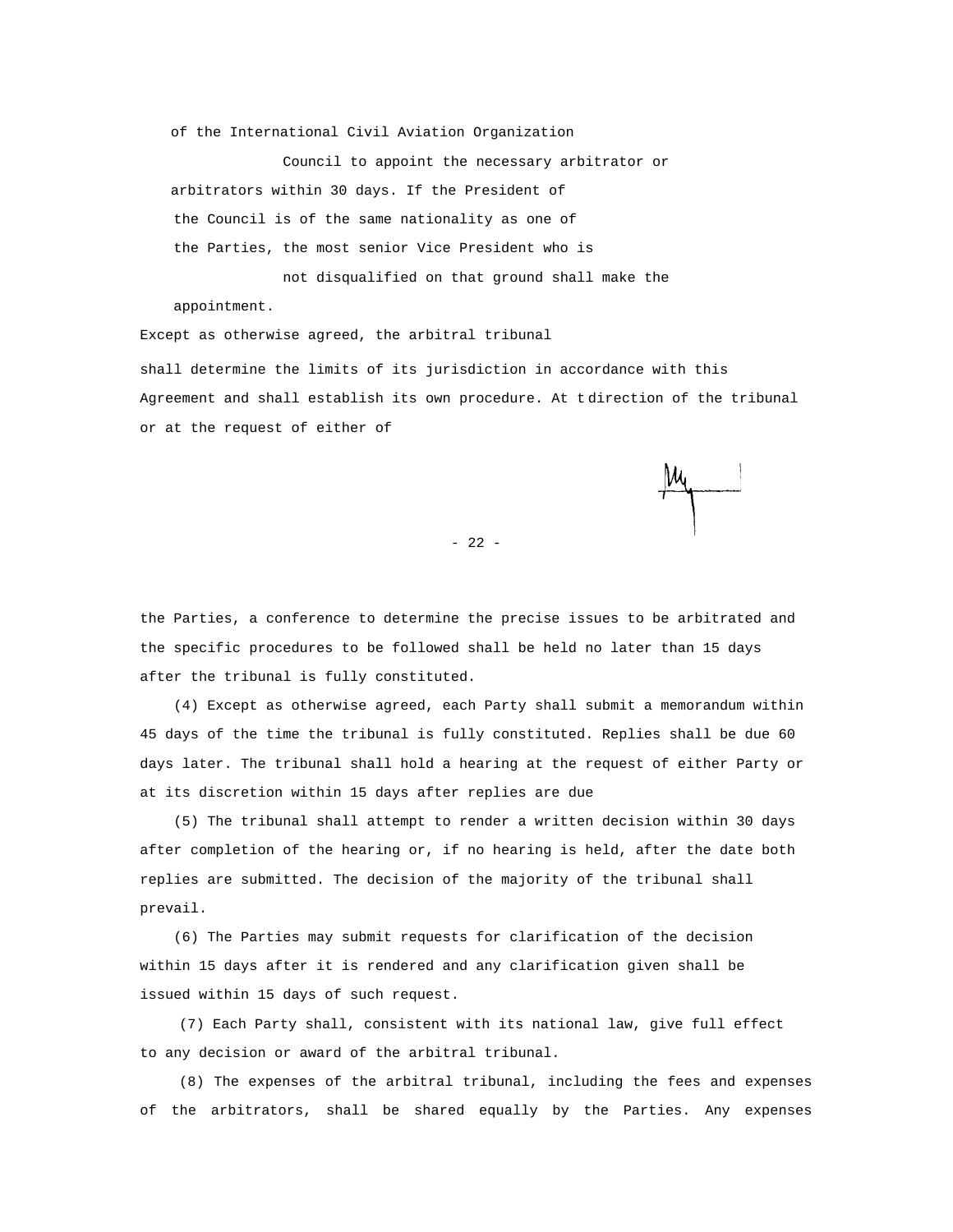incurred by the President of the International Civil Aviation Organization Council in connection

- 23 -

with the procedures of Paragraph (2)(b) of this Article shall be considered to be part of the expenses of the arbitral tribunal.

## ARTICLE XVI AMENDMENTS

Amendments to this agreement other than to the Annex shall be effected by agreement between the parties, and shall enter into force upon an exchange of diplomatic notes, in which the parties notify each other of the completion of each party's necessary internal procedures. Amendments to the Annex may be effected by agreement between the parties and shall enter into force when confirmed by an exchange of diplomatic notes.

# ARTICLE XVII TERMINATION

(1) Either Party may, at any time, give notice in writing to the other Party of its decision to terminate this Agreement. Such notice shall be sent simultaneously to the International Civil Aviation Organization. This Agreement shall terminate at midnight (at the place of receipt of the notice to the other Party) immediately before the first anniversary of the date of receipt of the notice by the other Party, unless the notice is withdrawn by agreement of the Parties before the end of this period.

- 24 -

(2) Notwithstanding paragraph (1) of this Article, this Agreement shall expire five years after the date of signature. Two years after signature of the Agreement, and again **six** months before the expiration of the Agreement, the Parties shall hold consultations to review the state of their bilateral aviation relations.

> ARTICLE XVIII MULTILATERAL AGREEMENT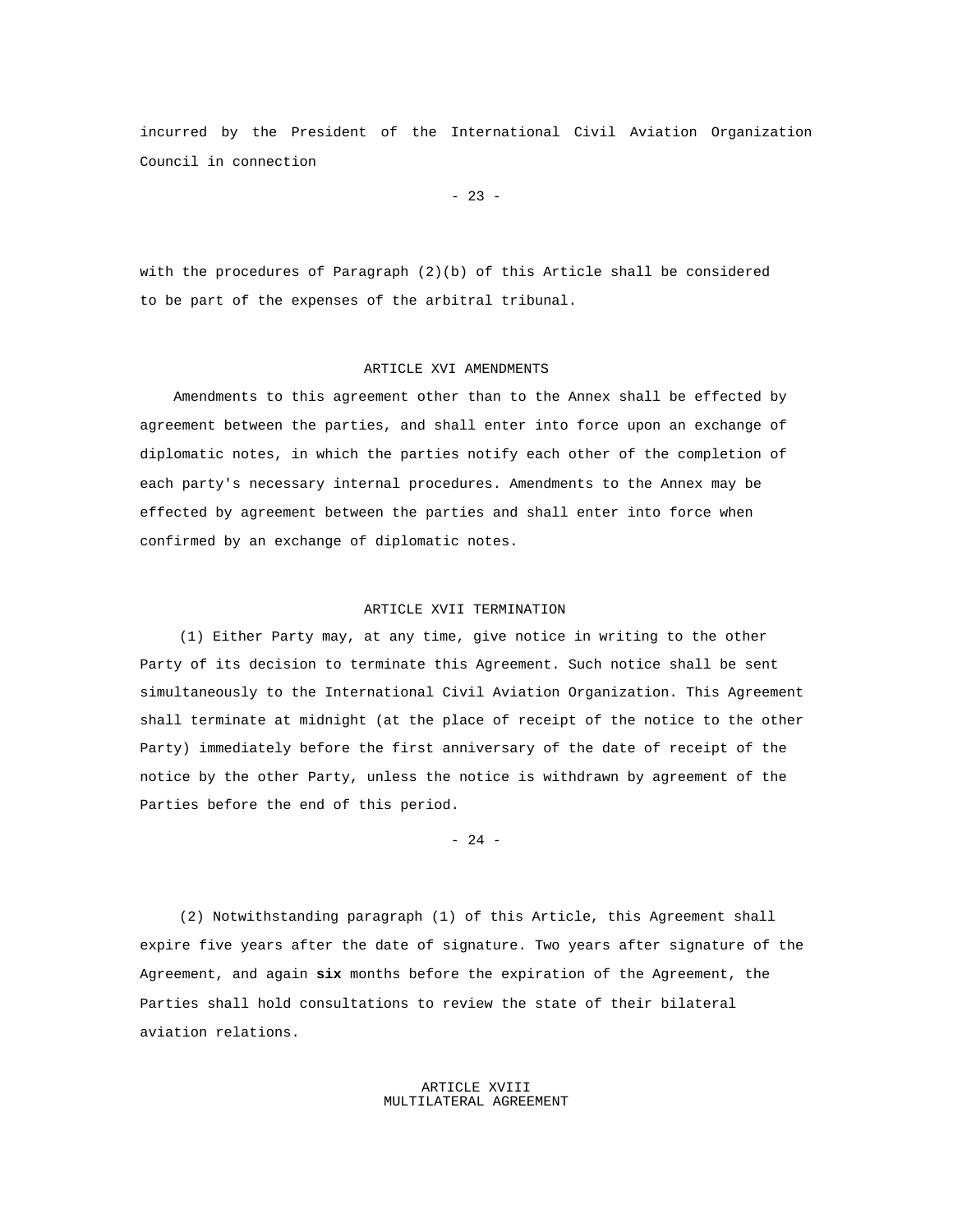If a multilateral agreement, accepted by both Parties, concerning any matter covered by this Agreement enters into force, this Agreement shall be amended so as to conform with the provisions of the multilateral agreement.

#### ARTICLE XIX REGISTRATION WITH ICAO

This Agreement and all amendments thereto shall be registered with the International Civil Aviation Organization.

#### ARTICLE XX ENTRY INTO FORCE

The Parties agree to apply the terms of this Agreement provisionally upon signature, pending its entry into force. This Agreement shall enter into force upon the exchange of diplomatic notes, in which the the Government of the Hellenic R ublic and the Government of the United States of America

- 25 -

notify each other that their respective Constitutional requirements for entry into force of this Agreement have been satisfied.

IN WITNESS WHEREOF, the undersigned, being duly authorized by their respective Governments, have signed the present Agreement.

DONE at Athens, in duplicate, this  $31^{54}$ day of July, 1991, in the English and Greek languages, each text being equally authentic.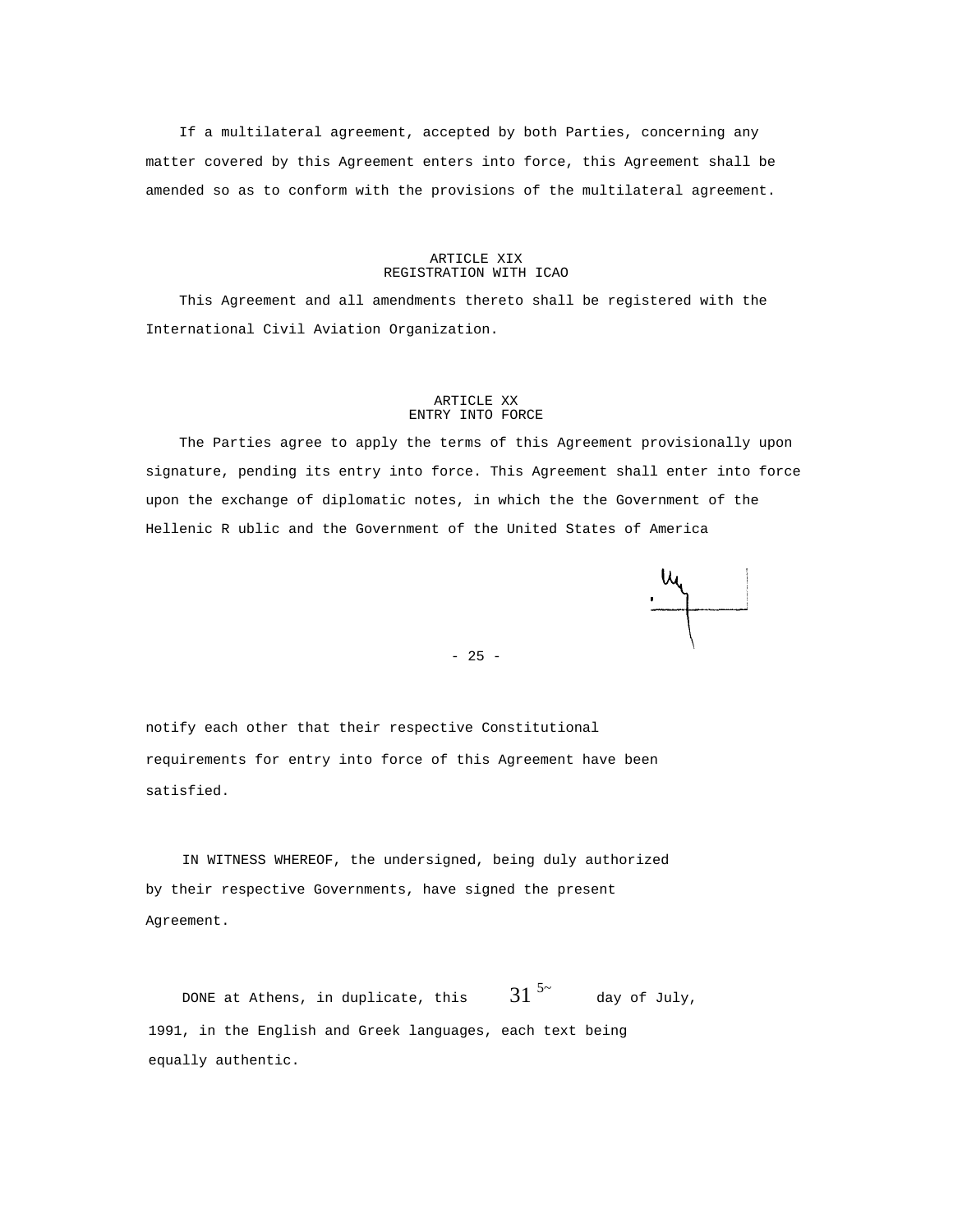FOR THE GOVERNMENT OF THE **FOR THE GOVERNMENT** OF UNITED STATES OF AMERICA: THE HELLENIC REPUBLIC:

Michael G SOTIRHOS

*NieoL-4os GELC-ST4TH-iS* 

 $T \sim 7$ 

I

#### ANNEX

SCHEDULED AIR SERVICE

#### SECTION 1

Airlines of one Party whose designation identifies this Annex shall, in accordance with the terms of their designation, be entitled to perform scheduled international air services (1) between points on the following routes, and (2) between points on such routes and points in third countries through points in the territory of the Party which has designated the airlines.

Routes for the airline or airlines designated by the Government of the United States of America:

I. Notwithstanding the provisions of Articles 3 and 12 of the Agreement, for passenger and cargo combination service: Route A: The United States has the right to designate one airline on the following route: From New

> York and Boston via one European point (Paris or Rome) to points in Greece and beyond to Cairo, Egypt and Tel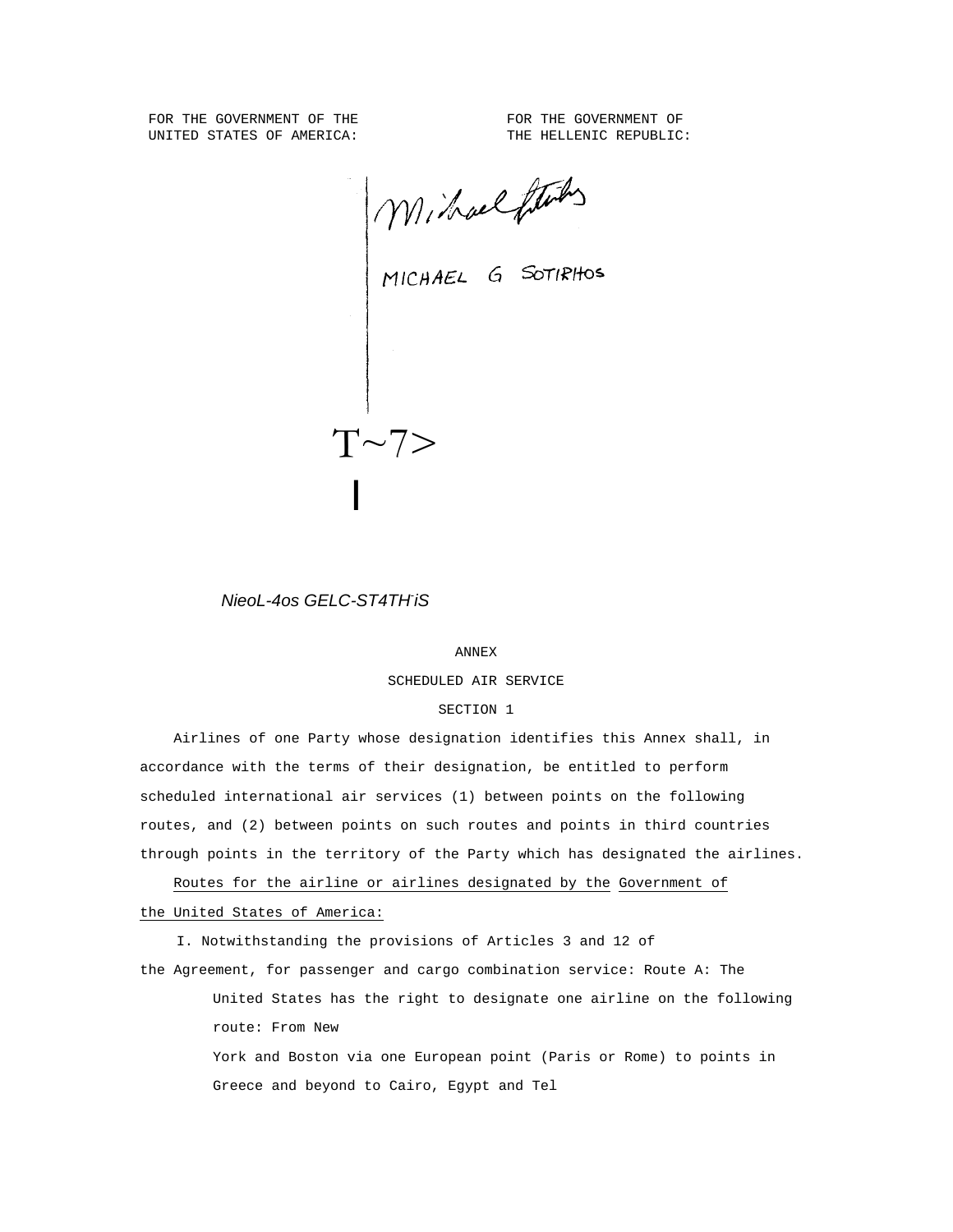Aviv, Israel. If a U.S. designated airline serves Boston on U.S. route D, then Boston shall not be served on this route. Route B: The United States has the right to designate one airline to operate on the following route: From New York and Washington, D.C. via one European point (Frankfurt or Rome) to points in Greece and beyond to two points to be selected by the United States from



among the following: Manama, Dhahran, Kuwait, Muscat, and Doha, which may be changed on 30 days' notice. Notes to U.S. Route B:

1. Until August 31, 1992, this designated airline may use fifty percent of its seats for the carriage of fifth freedom traffic between third country points and Greece on the route. From September 1, 1992, this designated airline may use one hundred percent of its seats for the carriage of fifth freedom traffic between third country points and Greece on the route. 2. Until August 31, 1992, this designated airline may operate seven weekly frequencies. For the period September 1, 1992 through August 31, 1993, this designated airline may operate eleven weekly frequencies, of which seven may be nonstop. From September 1, 1993, this designated airline may operate fourteen weekly frequncies, of which seven may be nonstop.

3. If the designated airline on U.S. Route A is serving Rome, then Rome shall not be served on U.S. Route B.

Route C: The United States has the right to designate one airline to operate service on the following route effective at such time as the New York-Greece scheduled passenger traffic for the

- 3 -

- 2 -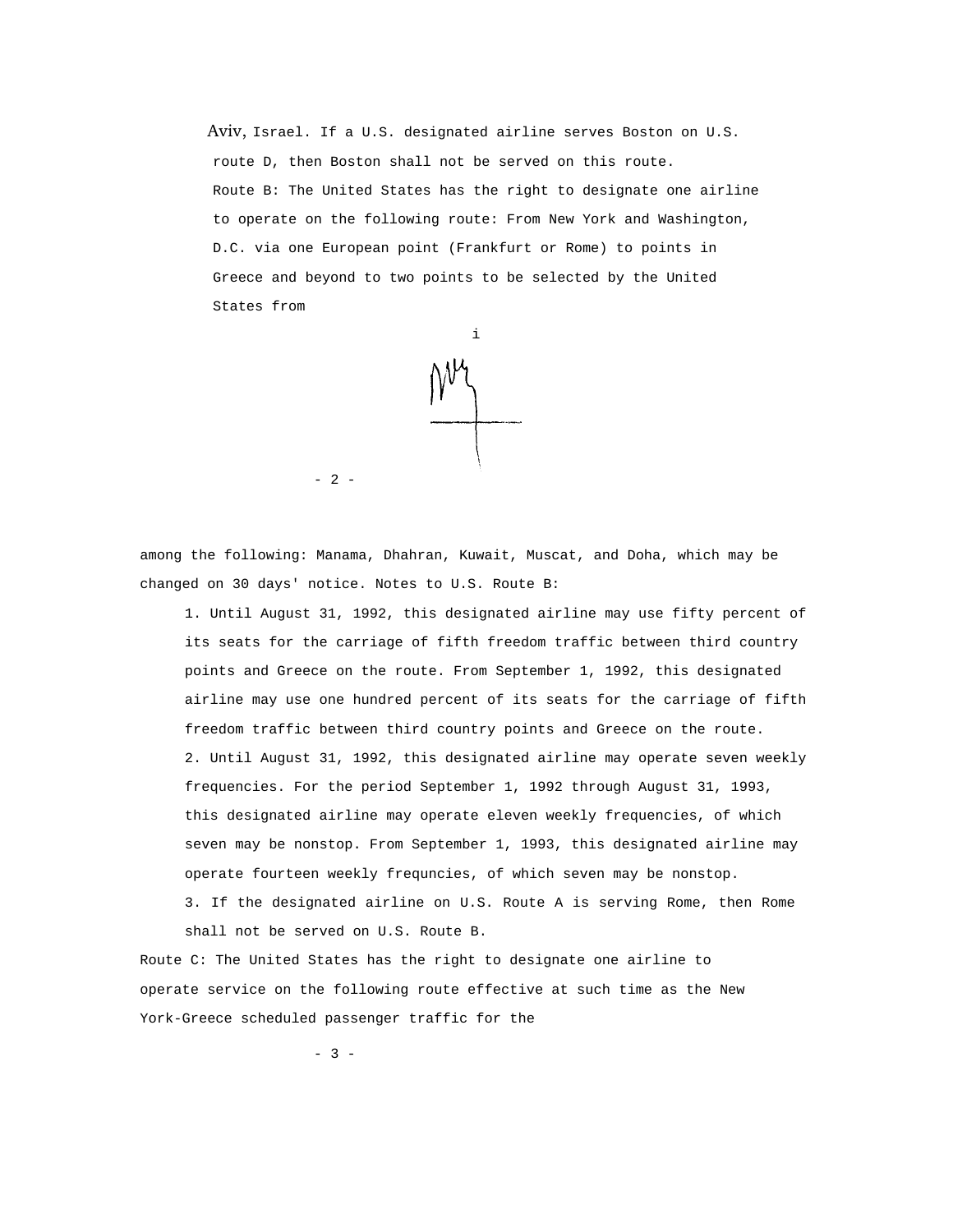previous twelve month period shall have been equal to or greater than 150 percent of the New York - Greece scheduled passenger traffic carried in calendar year 1989: from New York via one intermediate point of U.S. choice to points in Greece and beyond to one point of U.S. choice. The intermediate point may be selected from among the following points: Belgrade, Berlin, Budapest, Hamburg, Ireland and Warsaw. The beyond point may be selected from among the following points: Bombay, Karachi and New Delhi. Route D: The United States has the right to designate airlines to operate service from points other than New York via Belgrade, Berlin, Budapest, Frankfurt, Hamburg, Ireland, Paris, Rome and Warsaw to points in Greece and beyond to Bombay, Cairo, Karachi, New Delhi and Tel Aviv. Notes to U.S. Route D:

1. The United States may designate only one airline to serve from Boston and only one airline to serve from Chicago.

2. A maximum of seven weekly frequencies may be operated from Boston. A maximum of seven weekly frequencies may be operated from Chicago. 3. Only one airline designated on Route D may serve Paris.



4. If a designated airline on either Route A or B is serving Rome, then Rome shall not be served on Route D. 5. If the designated airline on Route B is serving Frankfurt, then Frankfurt shall not be served on Route D. 6. If the designated airline on Route A is serving Cairo, then Cairo shall not be served on Route D. If the designated airline on Route A is serving Tel Aviv, then Tel Aviv shall not be served on Route D.

II. For all-cargo service:

From the United States via points in the United and beyond to Dubai, Singapore, Taiwan, Japan, India, and the People's Republic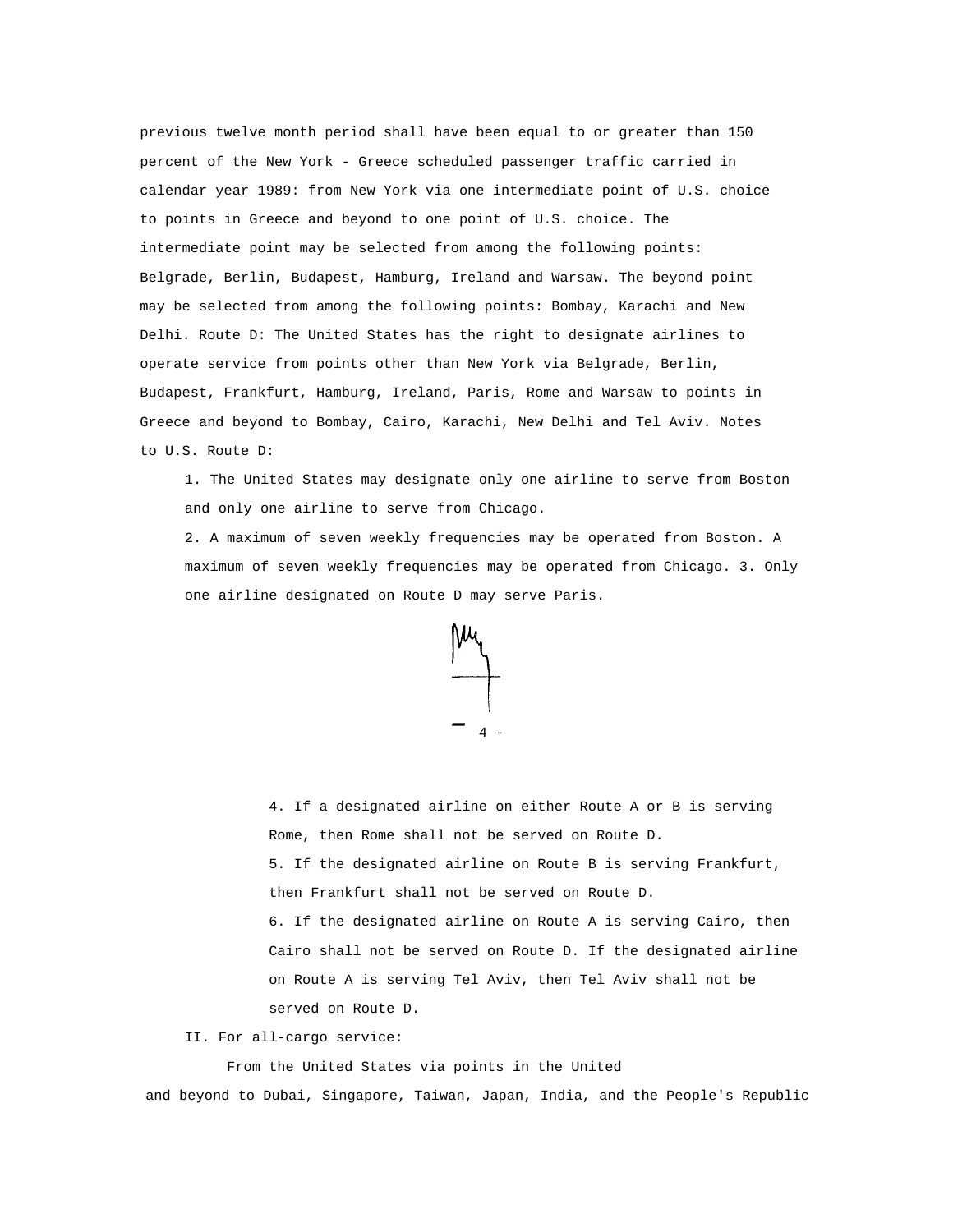of China. Until August 31, 1992, only the United Kingdom, Belgium, Dubai, Taiwan and India may be served.

Routes for the airline or airlines designated by the Government of the Hellenic Republic:

I. For passenger and cargo combination service:

Route A: From Greece to New York and beyond to two points in Canada of Greece's choice. Route B: From Greece to the coterminal points New York, Boston and Chicago.

Route C: From Greece via one intermediate point in

# *4*

Kingdom, Belgium, France, Germany and Italy to points

in Greece

- 5 -

Canada of Greece's choice to the coterminal points Boston and Chicago.

Route D: From Greece via one intermediate point of Greece's choice in Europe to three points in the United States of Greece's choice.

II. For all-cargo service:

From Greece via intermediate points to three U.S. points of Greece's choice.

Notes to all U.S. and Greek routes:

(A) Each Party may change its intermediate or beyond points on 30 days' prior notice transmitted through diplomatic channels. (B) The designated airlines of each Party may serve any intermediate point or beyond point without geographic limitation on a blind sector basis.

(C) Intermediate points may be used as beyond points and beyond points may be used as intermediate points. (D) Services provided